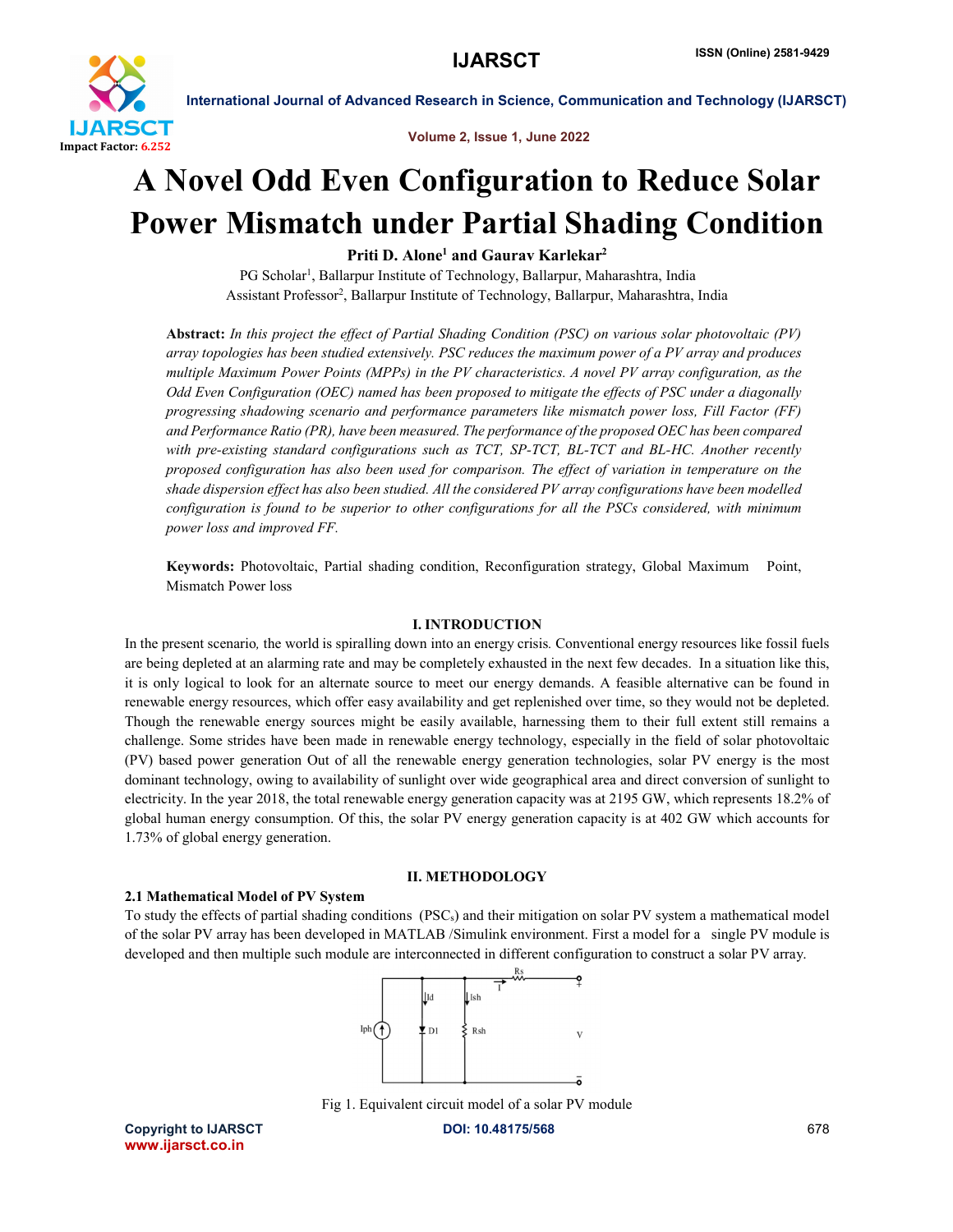

#### Volume 2, Issue 1, June 2022

#### 2.2. Odd Even Configuration

 In this project a Novel configuration named the Odd Even Configuration (OEC ),is presented as depicted in figure 2 .The electrical connections between the PV modules like the ASY configuration ,are made in a manner which is exactly the same as TCT configuration. But within a series column string all the PV modules belonging to the odd numbered row according to their electrical connection are clumped together physically within a PV array. After placing all the odd numbered module in this manner within a column they are followed by modules belonging to even numbered rows according the electrical connections which are again clumped together. Furthermore the physical position of module connected in the first row of a given column is shifted by a certain number of rows after every column in arithmetic position.

For an m<sup>\*</sup>n PV array the row index of a module which is electrically connected in the ith and jth is determined by the following method

For a module which is connected in the first row of any given column its row index can be expressed as:  $R1j=1+(j-1)2$ For all other modules electrically connected in an odd numbered of rows,  $Rij = R1j + (i-1)/2$ 

For all the order modules electrically connected in an even numbered of rows,

 $Rij = R1j + m/2 + i/2 - 1$ 



Fig 2.The interconnection of PV module within a 6 \* 4 PV array with OEC

#### III. SOFTWARE REQUIREMENT

MATLAB (an abbreviation of Matrix LABoratory) is a proprietary multi paradigm programming language and numeric computing environment developed by MathWorks. MATLAB allows matrix manipulation, plotting of functions and data, implementation of algorithm creation of user interfaces and interfacing with program written in other language.

3.1 Software Used MATLAB simulink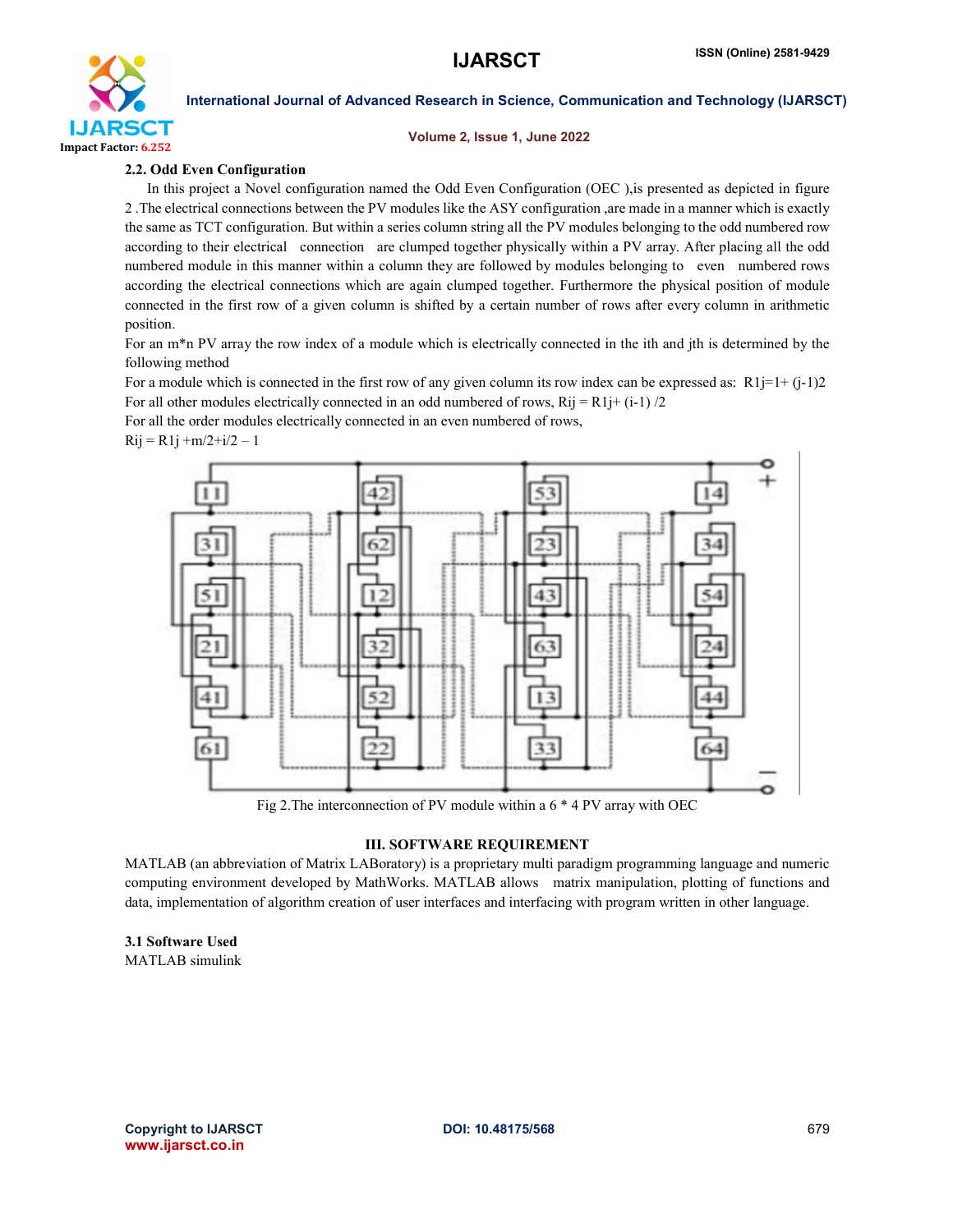

## Volume 2, Issue 1, June 2022

#### IV. RESULT

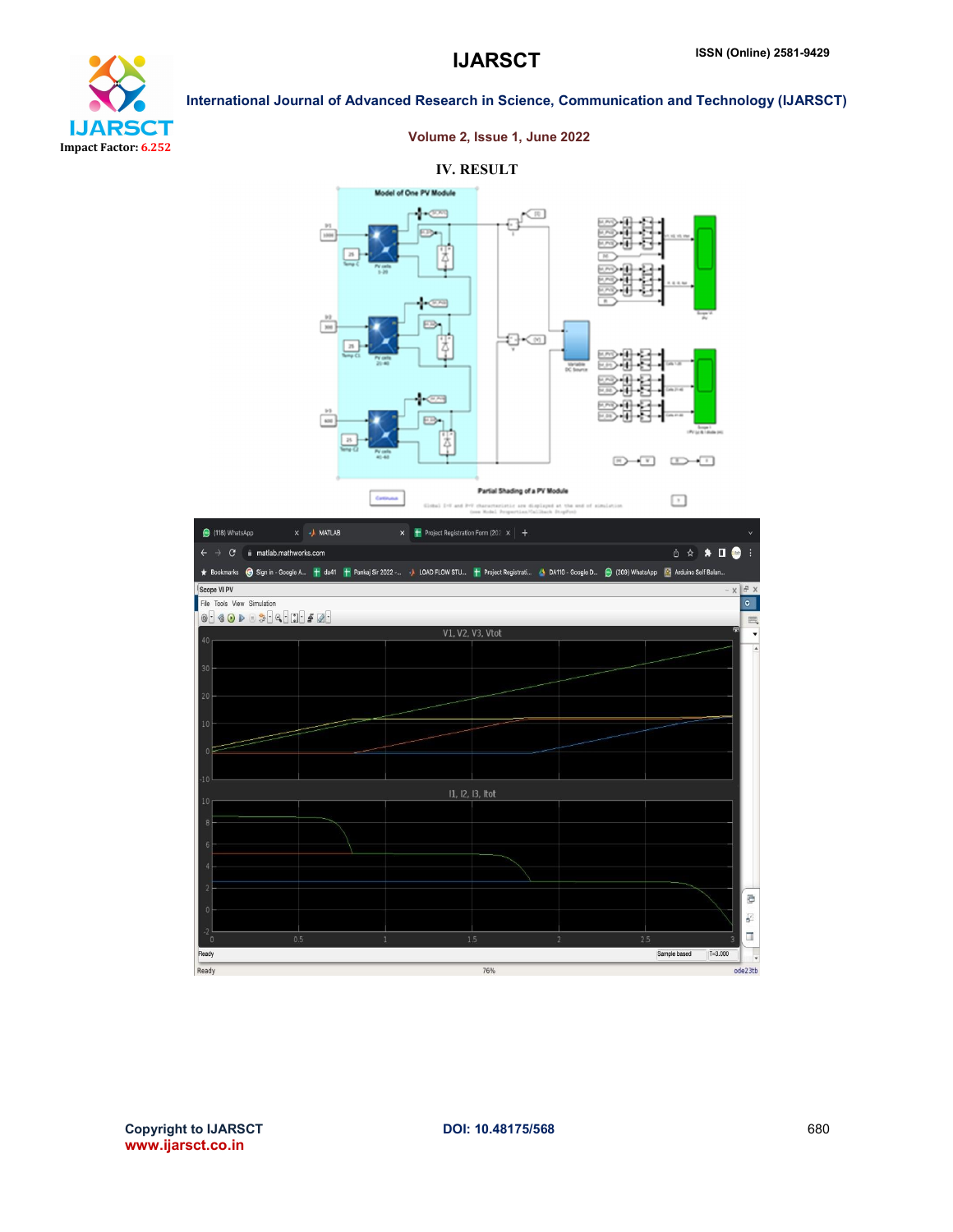# **IJARSCT** Impact Factor: 6.252

International Journal of Advanced Research in Science, Communication and Technology (IJARSCT)

Volume 2, Issue 1, June 2022



#### V. APPLICATIONS

 $\overline{15}$ 

 $\overline{25}$  $\frac{1}{30}$ ą.

20<br>Voltage (V)

10

Power (W) 60

 $\overline{\mathbf{8}}$ 

40

 $20$ 

- 1. Solar water heating.
- 2. Solar heating of building

...

 $::Size$ 

 $1\times 1$ 

 $1 \times 1$ 

 $1\times 1$ 

 $3001 \times 1$ 

2931×1

 $\begin{array}{c} 1 \times 1 \\ 1 \times 1 \end{array}$ 

 $1 \times 1$  $1\times 1$ 

 $1 \times 2R$ 

Workspace

: Value

1×1 Variant

 $1 \times 1$  struct

"PartialSha...

 $1 \times 1$  struct

 $3001 \times 1$  do..

 $2931 \times 1$  do...

 $4.9744$   $1\times1$  struct

1663<br>1

"User-defined" 1×12

 $\begin{tabular}{l} \hline \textbf{I} & \textbf{Name} \\ \hline \textbf{E} & \textbf{average} \\ \hline \textbf{E} & \textbf{battery} \end{tabular}$ 

BlockN...<br>
E chopper

lmp<br>
lmp<br>
inverter

Module..

—<br>
In<br>
H Nser1

 $|4$ 

田  $\overline{\mathbf{H}}$  Iglobal

- 3. Solar distillation
- 4. Solar pumping
- 5. Solar drying of agriculture and animal products

Command Window

- 6. Solar furnaces
- 7. Solar cooking
- 8. Solar electric power generation

Copyright to IJARSCT **DOI: 10.48175/568** 681 www.ijarsct.co.in

G ц.

 $\overline{\phantom{a}}$ 

 $\overline{\mathbf{v}}$